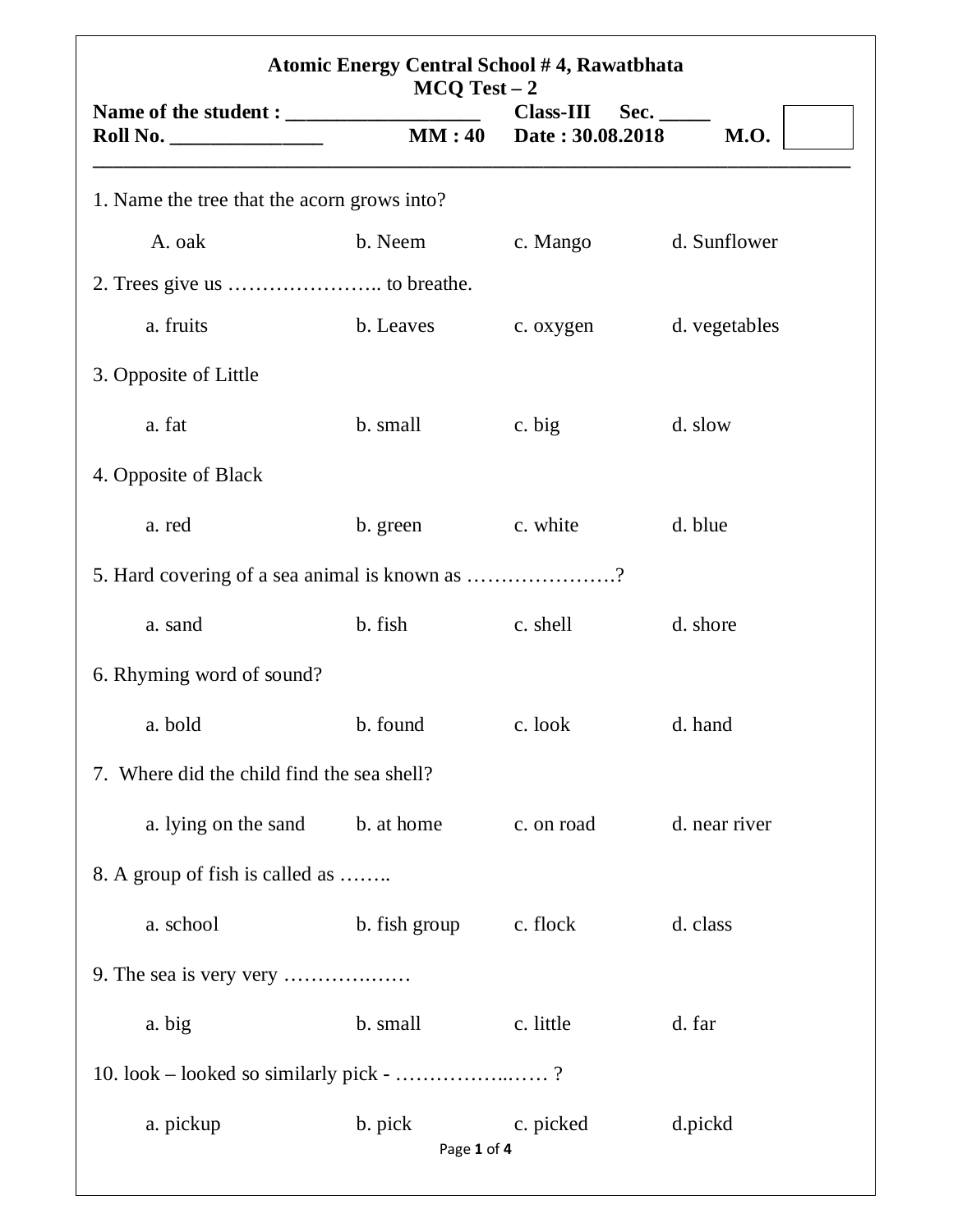| 11 टिपटिपवा कौन था ?                                             |                                                 | (क) शेर           (ख) बाघ         (ग) टपकता पानी       (घ) तेज़ बारिश |           |  |  |
|------------------------------------------------------------------|-------------------------------------------------|-----------------------------------------------------------------------|-----------|--|--|
|                                                                  |                                                 |                                                                       |           |  |  |
| 12 धोबी का क्या गायब हो गया था ?                                 |                                                 |                                                                       |           |  |  |
|                                                                  | (क) कुता         (ख) गधा         (ग) बकरी       |                                                                       | (घ) भैंस  |  |  |
| 13 'पति' शब्द का स्त्रीलिण शब्द क्या ह्या?                       |                                                 |                                                                       |           |  |  |
|                                                                  | (क) पत्नी          (ख) माँ           (ग) भाई    |                                                                       | (घ) चाचा  |  |  |
| 14 दिए गए शब्दों में से पक्षी कौन-सा ह्य?                        |                                                 |                                                                       |           |  |  |
|                                                                  | (क) शेर             (ख) ककड़ी         (ग) शतराज |                                                                       | (घ) पपीहा |  |  |
| 15 कविता की पक्तियाँ पूरी करो ।                                  |                                                 |                                                                       |           |  |  |
|                                                                  |                                                 |                                                                       |           |  |  |
|                                                                  | (क) पानी         (ख) सूर्य           (ग) चाँद   |                                                                       | (घ) हवा   |  |  |
| 16 खेत में काम आने वाला कौन-सा औज़ार ह़ा?                        |                                                 |                                                                       |           |  |  |
|                                                                  | (क) पेचकस (ख) आरी (ग) खुरपी                     |                                                                       | (घ) करनी  |  |  |
| 17 'सुबह' का विलोम शब्द क्या ह्य1?                               |                                                 |                                                                       |           |  |  |
|                                                                  | (क) रात         (ख) शाम         (ग) दिन         |                                                                       | (घ) उजाला |  |  |
| 18 कौन-सा शब्द शुद्ध ह्या?                                       |                                                 |                                                                       |           |  |  |
|                                                                  |                                                 | (क) मूसलाधार (ख) मुसलधार (ग) मूसलाधर     (घ) मूसलधार                  |           |  |  |
| 19 पोथी बाँचकर बताइए । यहाँ पर <b>पोथी</b> शब्द का मतलब क्या ह⊔? |                                                 |                                                                       |           |  |  |
|                                                                  | (क) किताब       (ख) कहानी       (ग) कविता       |                                                                       | (घ) पन्ना |  |  |
| 20 खूँटे से किसको नहीें⊔बाँधा जाता ह़्⊔?                         |                                                 |                                                                       |           |  |  |
|                                                                  | (क) गाय         (ख) कुत्ता         (ग) भैंस     |                                                                       | (घ) गधा   |  |  |
|                                                                  |                                                 | Page 2 of 4                                                           |           |  |  |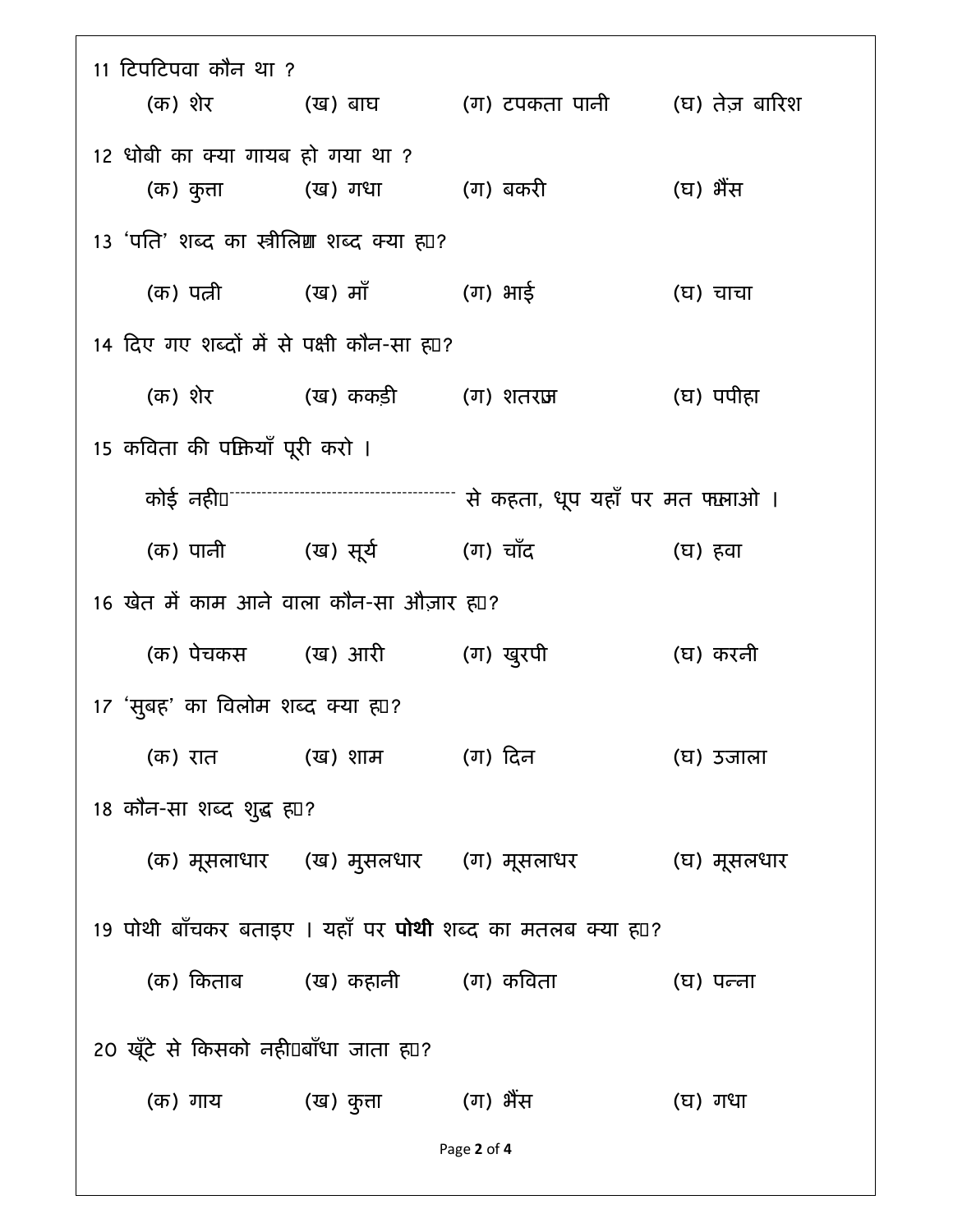| 21. Three corners of a rectangular sheet is folded. Now it has ________ corners. |                                                               |             |                                                                                        |  |  |  |
|----------------------------------------------------------------------------------|---------------------------------------------------------------|-------------|----------------------------------------------------------------------------------------|--|--|--|
| a. 6                                                                             | b.7                                                           | c.4         | d.10                                                                                   |  |  |  |
|                                                                                  |                                                               |             |                                                                                        |  |  |  |
| a. 1                                                                             | b.0                                                           | c. 3        | d.5                                                                                    |  |  |  |
|                                                                                  | 23. There are _____triangles in the given figure.             |             |                                                                                        |  |  |  |
| a. 7                                                                             | b.12                                                          | c. $16$     | d.10                                                                                   |  |  |  |
|                                                                                  | 24. _____________ cm more is needed in 170 cm to make 2metre. |             |                                                                                        |  |  |  |
| a. 30                                                                            | b. 20                                                         | c. 100      | d.1                                                                                    |  |  |  |
|                                                                                  |                                                               |             |                                                                                        |  |  |  |
| a. 8                                                                             | b.15                                                          | c. 12       | d.4                                                                                    |  |  |  |
| 26. 116 less than 195 is _______.                                                |                                                               |             |                                                                                        |  |  |  |
| a. 79                                                                            | b.89                                                          | c. 20       | d.70                                                                                   |  |  |  |
|                                                                                  |                                                               |             | 27. A shopkeeper sold 115 chocolates from 200 chocolates. _______ chocolates are left. |  |  |  |
|                                                                                  | a. 80 b.100 c.85 d.14                                         |             |                                                                                        |  |  |  |
| 28.<br>173                                                                       | 170<br>167                                                    | 161         |                                                                                        |  |  |  |
|                                                                                  | The number in the blank box is_                               |             |                                                                                        |  |  |  |
| a. 160                                                                           | b. 165                                                        | c.166       | d.164                                                                                  |  |  |  |
|                                                                                  | 29. ______________comes just before 990.                      |             |                                                                                        |  |  |  |
| a. 989                                                                           | b. 999                                                        | c.991       | d. 890                                                                                 |  |  |  |
| 30.                                                                              | $450 = 230$                                                   |             |                                                                                        |  |  |  |
| a. 600                                                                           | b. 680                                                        | c. 220      | d. 150                                                                                 |  |  |  |
|                                                                                  |                                                               | Page 3 of 4 |                                                                                        |  |  |  |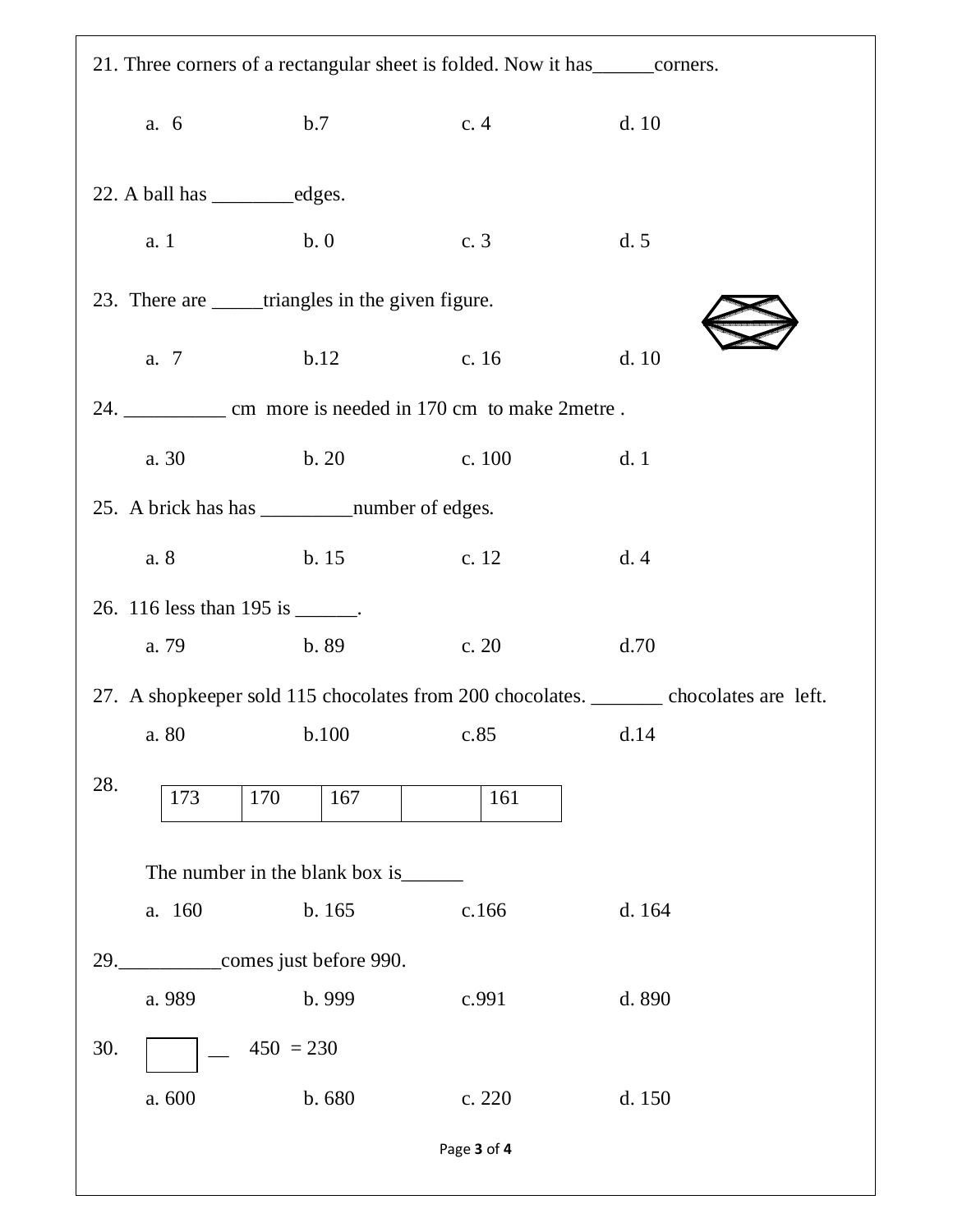| 31. | The Bird which stitches nest with leaves, threads etc. |                                                               |                                              |                 |  |
|-----|--------------------------------------------------------|---------------------------------------------------------------|----------------------------------------------|-----------------|--|
|     | a. Crow                                                | b. Owl                                                        | c. Tailor Bird                               | d. Weaver Bird  |  |
| 32. | The National bird of India                             |                                                               |                                              |                 |  |
|     | a. Parrot                                              | b. Pigeon                                                     | c. Peacock                                   | d. Cuckoo       |  |
| 33. | They eat up dead animals                               |                                                               |                                              |                 |  |
|     | a. Vulture                                             | b. Cock                                                       | c. Swan                                      | d. Bulbul       |  |
| 34. |                                                        | The bird that makes holes in the trees and make Tuk-Tuk sound |                                              |                 |  |
|     | a. Pigeon                                              | b. Crow                                                       | c. Owl                                       | d. Woodpecker   |  |
| 35. |                                                        | Plants need __________________ for living                     |                                              |                 |  |
|     | a. Oil                                                 | b. Water                                                      | c. Bananas                                   | d. Appu         |  |
| 36. |                                                        | Chhutki in Vipul's Family is not able to eat                  |                                              |                 |  |
|     | a. Bhutta                                              | b. Chapati                                                    | c. Dal                                       | d. All of these |  |
| 37. |                                                        | Clouds rain due to the process of __________                  |                                              |                 |  |
|     | a. Condensation                                        |                                                               | b. Evaporation c. Precipitation d. Formation |                 |  |
| 38. |                                                        | How Many Colours are there in Rainbow?                        |                                              |                 |  |
|     | a. Five                                                | b. Six                                                        | c. Seven                                     | d. Eight        |  |
| 39. | What does a Parrot love to eat?                        |                                                               |                                              |                 |  |
|     | a. Chilli                                              | b. Pasta                                                      | c. Burger                                    | d. Tomato       |  |
| 40. |                                                        | The Bird that imitates the sound of others?                   |                                              |                 |  |
|     | a. Parrot                                              | b. Crow                                                       | c. Pigeon                                    | d. Vulture      |  |
|     |                                                        |                                                               | Page 4 of 4                                  |                 |  |
|     |                                                        |                                                               |                                              |                 |  |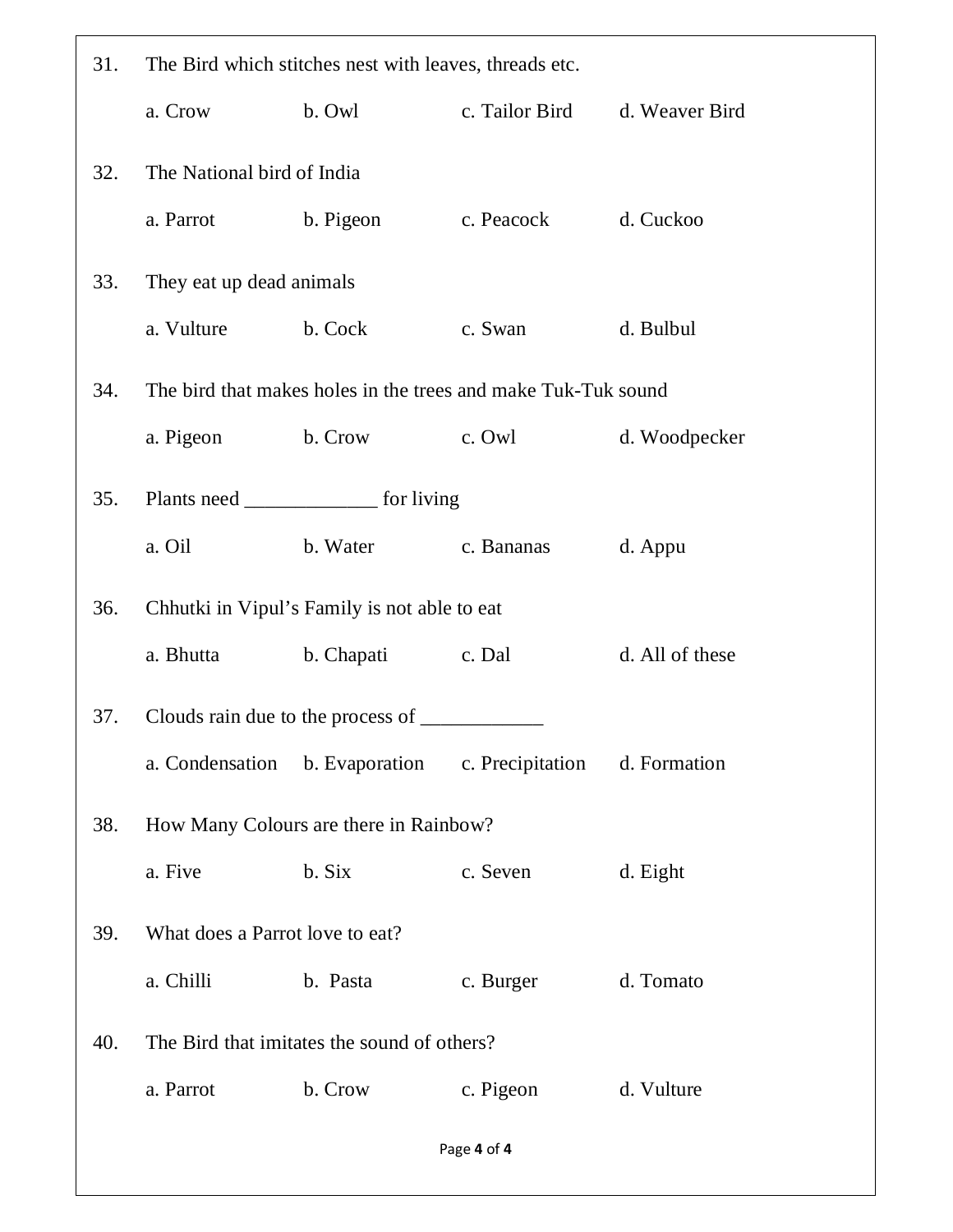| Atomic Energy Central School #4, Rawatbhata<br>$MCQ Test - 2(2018-19)$ |               |             |              |                                   |             |
|------------------------------------------------------------------------|---------------|-------------|--------------|-----------------------------------|-------------|
| <b>Roll No.</b> _______________                                        |               | MM:40       |              | Class-IV Sec.<br>Date: 30.08.2018 | <b>M.O.</b> |
| <b>Choose the correct opposite</b><br>1. Love                          |               |             |              |                                   |             |
| a) Fear                                                                | b) Hate       |             | c) Happy     | d) Angry                          |             |
| 2. Sad                                                                 |               |             |              |                                   |             |
| a) Cry                                                                 | b) Weep       | c) Love     |              | d) Happy                          |             |
| 3. Full                                                                |               |             |              |                                   |             |
| a) Empty                                                               | b) Half       | c) Light    |              | d) Pure                           |             |
| 4. Wise                                                                |               |             |              |                                   |             |
| a) Smart                                                               | b) Foolish    | c) Lazy     |              | d) Intelligent                    |             |
| 5. Perfect                                                             |               |             |              |                                   |             |
| a) Proper                                                              | b) Seen       |             | c) Imperfect | d) Possible                       |             |
| <b>Tick the correct answer</b><br>6. The rabbit had                    |               |             |              |                                   |             |
| a) White Eyes                                                          | b) Big Eyes   |             |              | c) Pink Eyes                      |             |
| 7. Who was burning with curiosity?                                     |               |             |              |                                   |             |
| a) Alice                                                               | b) the rabbit |             |              | c) children                       |             |
| 8. Who fell down and down and down?                                    |               |             |              |                                   |             |
| a) Alice                                                               | b) a mouse    |             |              | c) the rabbit                     |             |
| 9. Who said – "Oh, my ears and whiskers? How late it's getting!"       |               |             |              |                                   |             |
| a) The rabbit                                                          | b) Alice      |             |              | c) Alice's sister                 |             |
| 10. The garden Alice saw was<br>a) big                                 | b) lovely     |             |              | c) small                          |             |
|                                                                        |               | Page 1 of 4 |              |                                   |             |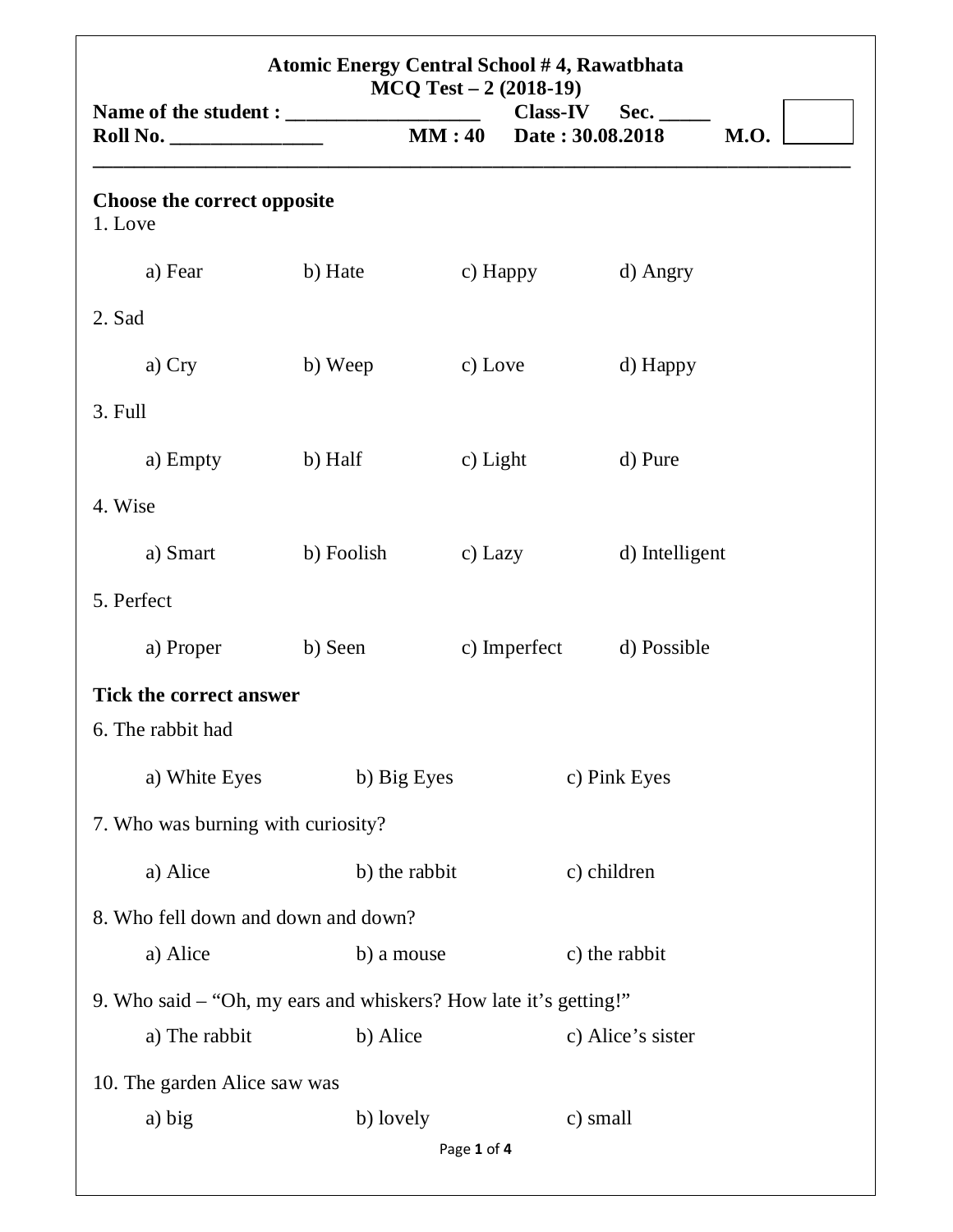|    | 11     ' <b>पोशाक</b> ' शब्द का समान अर्थ है–                     |                             |                                                |            |  |
|----|-------------------------------------------------------------------|-----------------------------|------------------------------------------------|------------|--|
|    | क) साधारण ख) मित्र                                                |                             | ग) इनाम                                        | घ) परिधान  |  |
| 12 | <b>'मित्र</b> ' शब्द का विलोम है–                                 |                             |                                                |            |  |
|    | क) बादल ख) स्कूल                                                  |                             | ग) शत्रु                                       | घ) पड़ोसी  |  |
| 13 | <b>'मोहल्ला</b> ' शब्द का बहुवचन है–                              |                             |                                                |            |  |
|    |                                                                   |                             |                                                | घ) मुहल्ले |  |
| 14 | 'भैया मेरे, जल्दी आओ। वाक्य में संज्ञा शब्द है–                   |                             |                                                |            |  |
|    | क) जल्दी                                                          | ख) मेरे             ग) बनाओ |                                                | घ) भैया    |  |
| 15 | दिय गए शब्दो में से सर्वनाम शब्द है–                              |                             |                                                |            |  |
|    | क) भैया                                                           |                             | ख) आओ ग) बनाओ                                  | घ) मेरे    |  |
| 16 | दिए गए शब्दों में से सही शब्द है–                                 |                             |                                                |            |  |
|    | क) हर्षाओ                                                         | ख) ईषाओ                     | ग) हर्शाओ                                      | घ) हरषाओ   |  |
| 17 | मुहावरा पूरा करो— ऊँट के """""""""""" में जीरा।                   |                             |                                                |            |  |
|    | क) मुँह                                                           | ख) पैर                      | ग) हाथ                                         | घ) गर्दन   |  |
|    | 18 वहन के पति को कहते हैं –                                       |                             |                                                |            |  |
|    | क) नानाजी                                                         | ख) जीजाजी     ग) भैया       |                                                | घ) दादाजी  |  |
| 19 | पड़ोस में रहने वाले को कहते हैं –                                 |                             |                                                |            |  |
|    | क) दोस्त                                                          |                             | ख) मेहमान       ग) रिश्तेदार       घ) पड़ोसी   |            |  |
| 20 | संज्ञा और सर्वनाम शब्दों की विशेषता बताने वाले शब्द को कहते हैं – |                             |                                                |            |  |
|    | क) विशेषण                                                         |                             | ख) सर्वनाम       ग) क्रिया           घ) संज्ञा |            |  |
|    | Page 2 of 4                                                       |                             |                                                |            |  |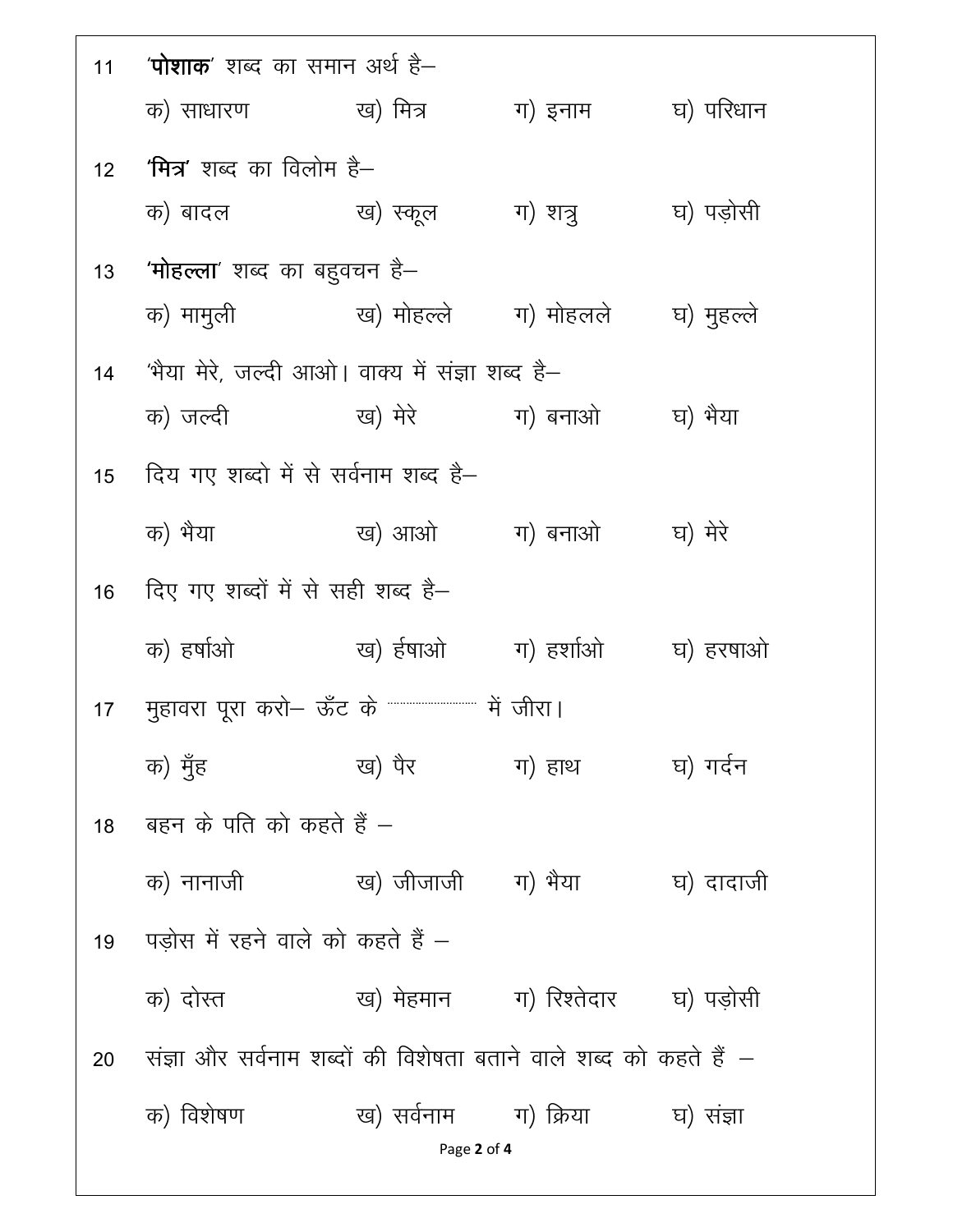| 21. If $28 + 72 = 100$ , then $720 + 280 =$ _________.                                          |
|-------------------------------------------------------------------------------------------------|
| A) 800 B) 850 C) 1000 D) 950                                                                    |
| 22. $3 \times 350 = 700 +$ ____________________.                                                |
| A) 250 B) 350 C)<br>300 D) 450                                                                  |
|                                                                                                 |
| A) 650 B) 725 C) 800 D) 750                                                                     |
| 24. $9 \times \text{Rs. } 4.50 = \text{Rs.}$                                                    |
| A) Rs. 39.50 B) Rs. 40.50 C) Rs. 38.00 D) Rs. 41.50                                             |
| 25. Ramu earns Rs. 90 in a day, how much he will earn in 6 days?                                |
| A) Rs. 540 B) Rs. 510 C) Rs. 550 D) Rs. 560                                                     |
| 26. Cost of 20 chocolates is Rs. 300. What is the cost of a chocolate?                          |
| A) Rs. 30 B) Rs. 10 C) Rs. 15 D) Rs. 3                                                          |
| 27. 15 time 30 is 450, then 15 time $35 =$ ___________.                                         |
| A) 425 B) 625 C) 575<br>D) 525                                                                  |
| 28. Binu gives 5 times 50 rupee note to tinu. How much money he gave to tinu?                   |
| $C)$ Rs. 350<br>A) Rs. 300<br>B) Rs. 250<br>D) Rs.125                                           |
| 29. Rajesh bought 3 ice-cream for Rs.20, Rs.32 and Rs. 40. How much did he pay?                 |
| A) Rs. 82<br>$\mathcal{C}$ Rs. 90<br>D) Rs. 92<br>B) Rs. 95                                     |
| 30. Anil gave two 50 p coins and three 25 p coin to his friend. Anil gave Rs.<br>to his friend. |
| C) Rs $1.75$ D) Rs $2.25$<br>A) Rs 1.50<br>B) Rs 2.00                                           |
| Page 3 of 4                                                                                     |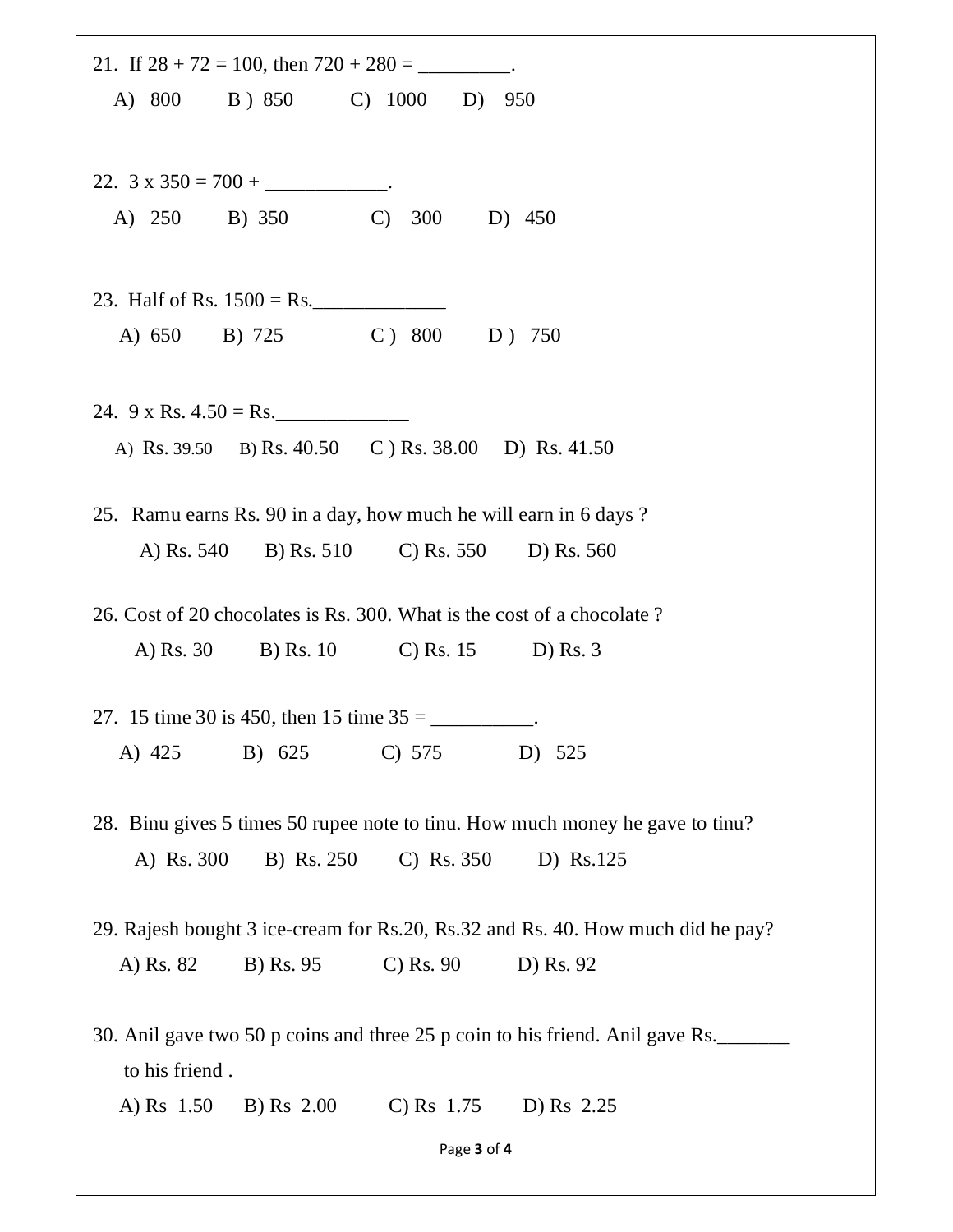| 31. A new born baby sleeps.                            |                                                                                  |                    |                  |  |
|--------------------------------------------------------|----------------------------------------------------------------------------------|--------------------|------------------|--|
|                                                        | a. $18\_\_20$ hours. b. $10\_\_12$ hours c. $20\_\_22$ hours d. 5 6 hours        |                    |                  |  |
| 32.                                                    | Susheela, who is going back to school after marriage, belongs to which district? |                    |                  |  |
|                                                        | a. Rajasthan b. Andhra Pradesh c. Orissa                                         |                    | d. Kerala        |  |
| 33.                                                    | Tsering's father is going to work in another city because of his.                |                    |                  |  |
| transfer<br>a.                                         | b. retirement c. promotion d. both a $&c$                                        |                    |                  |  |
| 34.                                                    | Nimmi was a very happy because she got a                                         |                    |                  |  |
|                                                        | a. baby brother b. new toy                                                       | c. new mother      | d. baby sister   |  |
| 35.                                                    | According to the law boys should not get married before the age of               |                    |                  |  |
| a. 18                                                  | b.19                                                                             | c. 20              | d.21             |  |
| 36.                                                    | How many players are there in Kabaddi?                                           |                    |                  |  |
| a. 5                                                   | b.6                                                                              | c. $7$             | d.8              |  |
|                                                        | 37. While playing Kabaddi you have to use both                                   |                    |                  |  |
| a. Hands and legs                                      | b. finger and hand                                                               | c. hand of eyes    | d. mind and body |  |
| 38.                                                    | Besides Kabaddi a game in which it is importance to touch a player.              |                    |                  |  |
| a. Football                                            | b. Khokho                                                                        | c. Cricket         | d. Badminton     |  |
| Karnam Malleshwari is a<br>39.                         |                                                                                  |                    |                  |  |
| a. Weight lifter                                       | b. Cricketer                                                                     | c. Football player | d. Shooter       |  |
| How many medals have won by Karnam Malleshwari?<br>40. |                                                                                  |                    |                  |  |
| a. 18                                                  | b. 28<br>Page 4 of 4                                                             | c. 25              | d. 29            |  |
|                                                        |                                                                                  |                    |                  |  |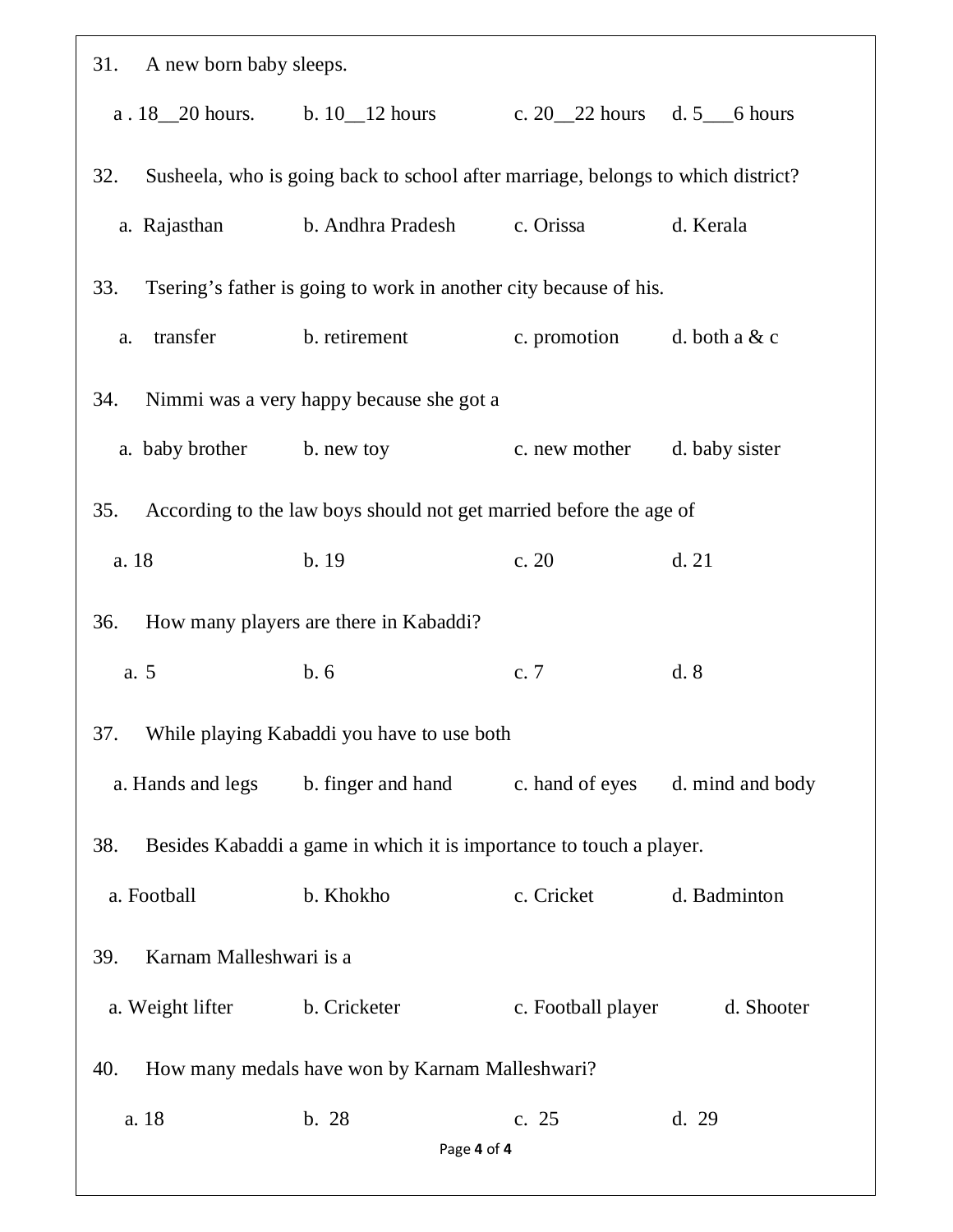| Atomic Energy Central School #4, Rawatbhata<br>$MCQ Test - 2$                     |                                                 |  |                         |                 |
|-----------------------------------------------------------------------------------|-------------------------------------------------|--|-------------------------|-----------------|
| <b>Roll No.</b> ______________                                                    |                                                 |  | MM: 40 Date: 30.08.2018 | <b>M.O.</b>     |
| 1) Use describing word.                                                           |                                                 |  |                         |                 |
| Kota is a _______________________ city.                                           |                                                 |  |                         |                 |
| (a) wise (b) clean                                                                |                                                 |  | (c) powerful            | $(d)$ last      |
| 2) Use the correct form of verb.                                                  |                                                 |  |                         |                 |
|                                                                                   | I _____________________ for morning walk daily. |  |                         |                 |
| $(a)$ go $(b)$ went                                                               |                                                 |  | (c) gone                | $(d)$ going     |
| 3) Write correct degree of comparison.                                            |                                                 |  |                         |                 |
|                                                                                   |                                                 |  |                         |                 |
| (a) intelligent                                                                   |                                                 |  | (b) more intelligent    |                 |
| (c) most intelligent                                                              |                                                 |  | (d) None of the above   |                 |
| 4) He has been ill for a long time and his parents were__________________________ |                                                 |  |                         |                 |
| (a) unhappy (b) surprised (c) worried                                             |                                                 |  |                         | $(d)$ angry     |
| 5) Bhaiya wrote a short essay on the topic of _________________.                  |                                                 |  |                         |                 |
| (a) experience (b) responsibility (c) examination                                 |                                                 |  |                         | (d) punctuality |
| Fill in the blanks.                                                               |                                                 |  |                         |                 |
| 6) I prefer ________________________ study a book.                                |                                                 |  |                         |                 |
| $(a)$ of                                                                          | $(b)$ at                                        |  | $(c)$ to                | $(d)$ on        |
| 7) Munna liked to play _____________.                                             |                                                 |  |                         |                 |
| (a) cricket                                                                       | $(b)$ kho-kho                                   |  | (c) hide and seek       | (d) kabbadi     |
|                                                                                   |                                                 |  |                         |                 |
| $(a)$ dry                                                                         | $(b)$ wet                                       |  | $(c)$ soft              | (d) hard        |
| 9) Tick the correct spelling.                                                     |                                                 |  |                         |                 |
| (a) Jeometry (b) Geometri                                                         |                                                 |  | (c) Geometry            | (d) Giometry    |
|                                                                                   |                                                 |  |                         |                 |
| 10) Antonym of idle                                                               |                                                 |  |                         |                 |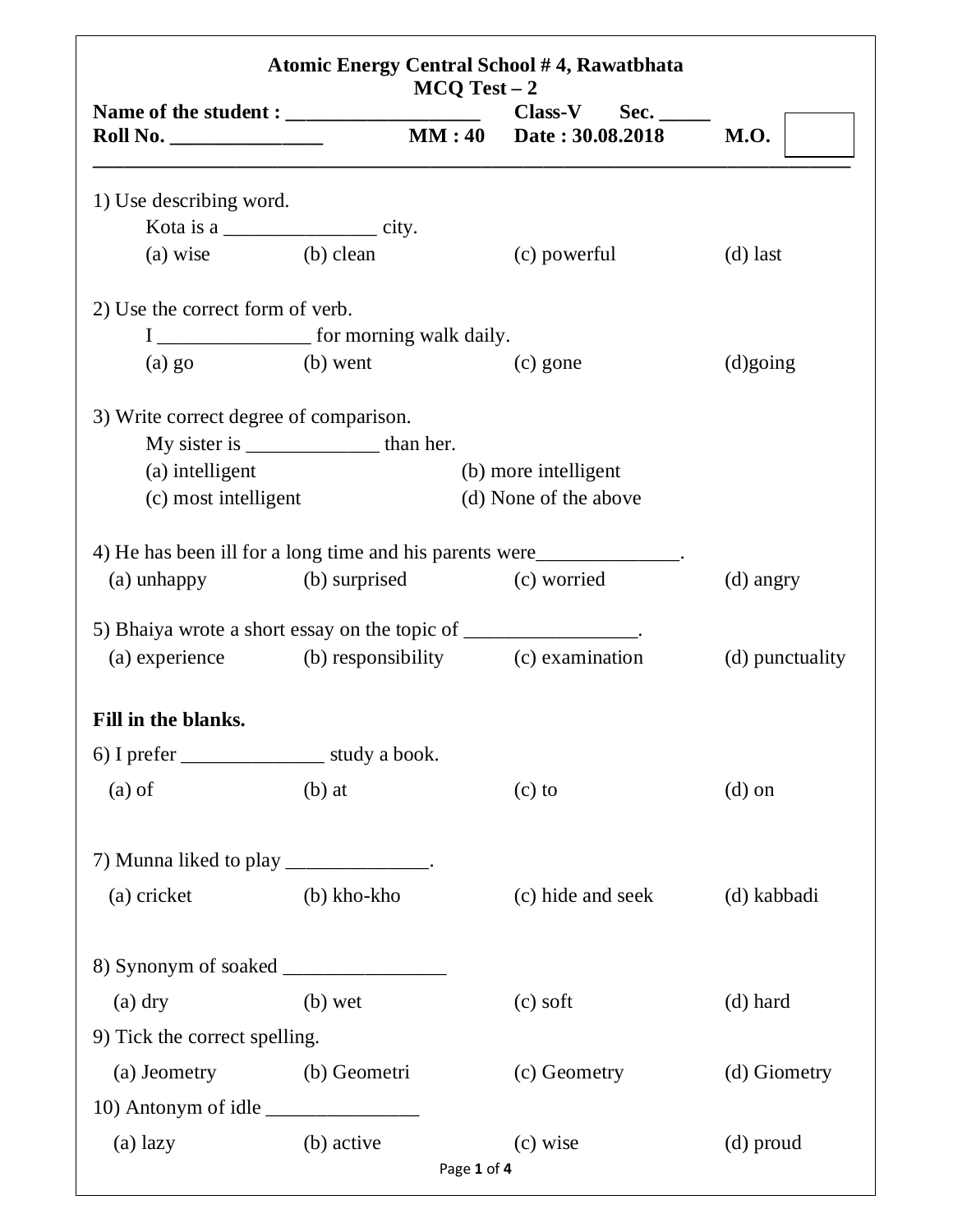Page 2 of 4 11. कुम्मी ने किस दिन की डायरी में कागज़ी पुस्तक का उल्लेख किया? क – 4 जुलाई 2015 की ख – 1 जनवरी 1949 की ग – 15 अगस्त 1947 की  $q = 17$  मई 2155 की 12. पढ़ाने वाली मशीन का पर्दा कैसा होता है? क – सिनेमा के पर्दे जैसा ख – टेलीविजन के पर्दे जैसा ग $-$  चादर के जैसा घाटना घाटना के जैसा 13. कुम्मी को गृहकार्य पूर्ण कर उसे कहाँ डालना पड़ता है? क – मशीन में या – डिब्बे में ग – कमरे में घ – लेटरबॉक्स में 14. पढ़ाने वाली मशीन में विषय की चक्की की गति तीव्र थी | क – गणित की प्य – इतिहास की ग – भूगोल की घ – हिंदी की 15. कागज़ी किताब पर अक्षर कैसे रहते हैं? क – स्थिर ख – अस्थिर ग – चलते घ – भागते  $16$  – कुम्मी को कागज़ी पुस्तक की जानकारी किससे मिली थी? क – नाना से ख – दादा से ग – शिक्षक से घ – पापा से 17. रोहत को कताब कहाँ िमली थी? क – पुस्तकालय में प्य – घर में ग – झाड़ियों में घ – स्कूल में 18. 'बुद्धू' शब्द का अर्थ है | क – भोला ख – नासमझ ग – चालक घ – होशियार 19. कागज़ से पहले की छपाई किस पर होती थी? क – कंप्यूटर पर ख – पत्थर पर ग – धात् पर घ – (ख) व (ग) दोनों पर 20. 'उतसुकता' शब्द का सही रूप होगा | क – उत्सूकता  $q = 5d$ सुकता ग – उत्सुकता घ – उत्सुका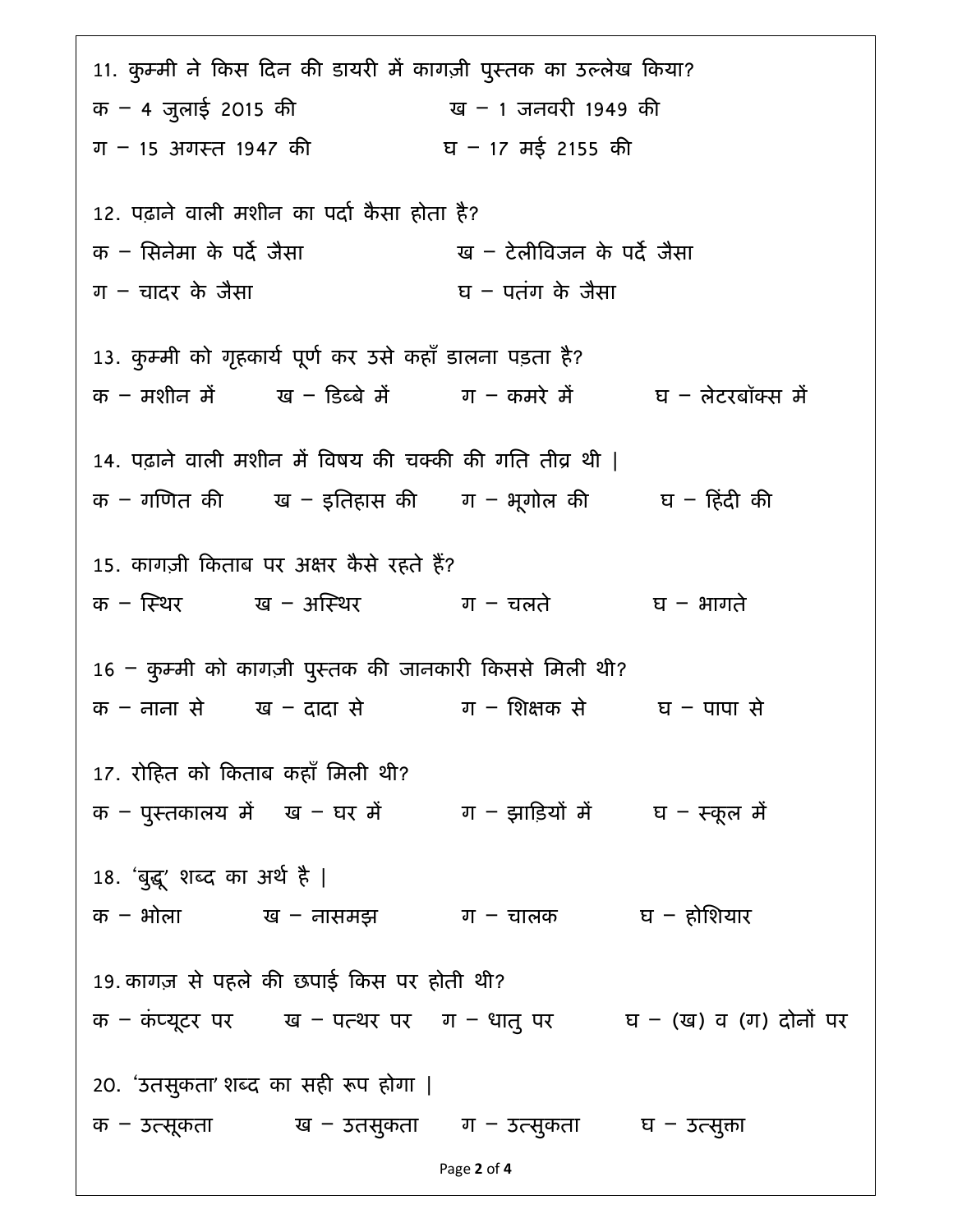| 21 Which number will look same after $\frac{1}{2}$ turn?           |                                              |                                                                     |                 |  |  |  |
|--------------------------------------------------------------------|----------------------------------------------|---------------------------------------------------------------------|-----------------|--|--|--|
| a) 99                                                              | $b)$ 16                                      | c) $69$                                                             | $d)$ 18         |  |  |  |
|                                                                    |                                              | 22. Which of one English word reads the same on $\frac{1}{2}$ turn? |                 |  |  |  |
| a) $ZOOM$                                                          | b) MOW                                       |                                                                     | c) WOOW d) SWIM |  |  |  |
| 23. 63 is the multiple of-                                         |                                              |                                                                     |                 |  |  |  |
| a) 2                                                               | b) 5                                         | c) $6$                                                              | $d)$ 7          |  |  |  |
|                                                                    |                                              | 24. Smallest common multiple of 2,3 and 5 is-                       |                 |  |  |  |
| a) $15$                                                            | $\mathbf{b}$ ) 30                            | c) 25                                                               | $d)$ 20         |  |  |  |
|                                                                    | 25. Biggest common factor of 25 and 30 is-   |                                                                     |                 |  |  |  |
| a) 2                                                               | b)6                                          | c) 5                                                                | $d)$ 10         |  |  |  |
|                                                                    | 26. Greatest common factor of 12, 36, 18 is- |                                                                     |                 |  |  |  |
| a) 6                                                               | $b)$ 4                                       | c) $9$                                                              | $d)$ 12         |  |  |  |
|                                                                    | 27. Smallest common multiple of 6 and 9 is-  |                                                                     |                 |  |  |  |
| a) $12$                                                            | b) 18                                        | c) $36$                                                             | d)9             |  |  |  |
| 28.                                                                |                                              |                                                                     |                 |  |  |  |
| a) $144$                                                           | b) $169$                                     | $c)$ 121                                                            | $d)$ 26         |  |  |  |
| 29. Which group of number will look same after $\frac{1}{2}$ turn? |                                              |                                                                     |                 |  |  |  |
|                                                                    |                                              | a) $I, 6, 9$ b) $I, 0, 8$ c) $8, 0, 6$ d) $9, 0, I$                 |                 |  |  |  |
| 30. Which shape will look same after $\frac{1}{2}$ turn?           |                                              |                                                                     |                 |  |  |  |
|                                                                    | $\mathbf{b}$                                 | $\begin{array}{c} \text{c)} \\ \text{c)} \end{array}$               | d)              |  |  |  |
|                                                                    |                                              | Page 3 of 4                                                         |                 |  |  |  |